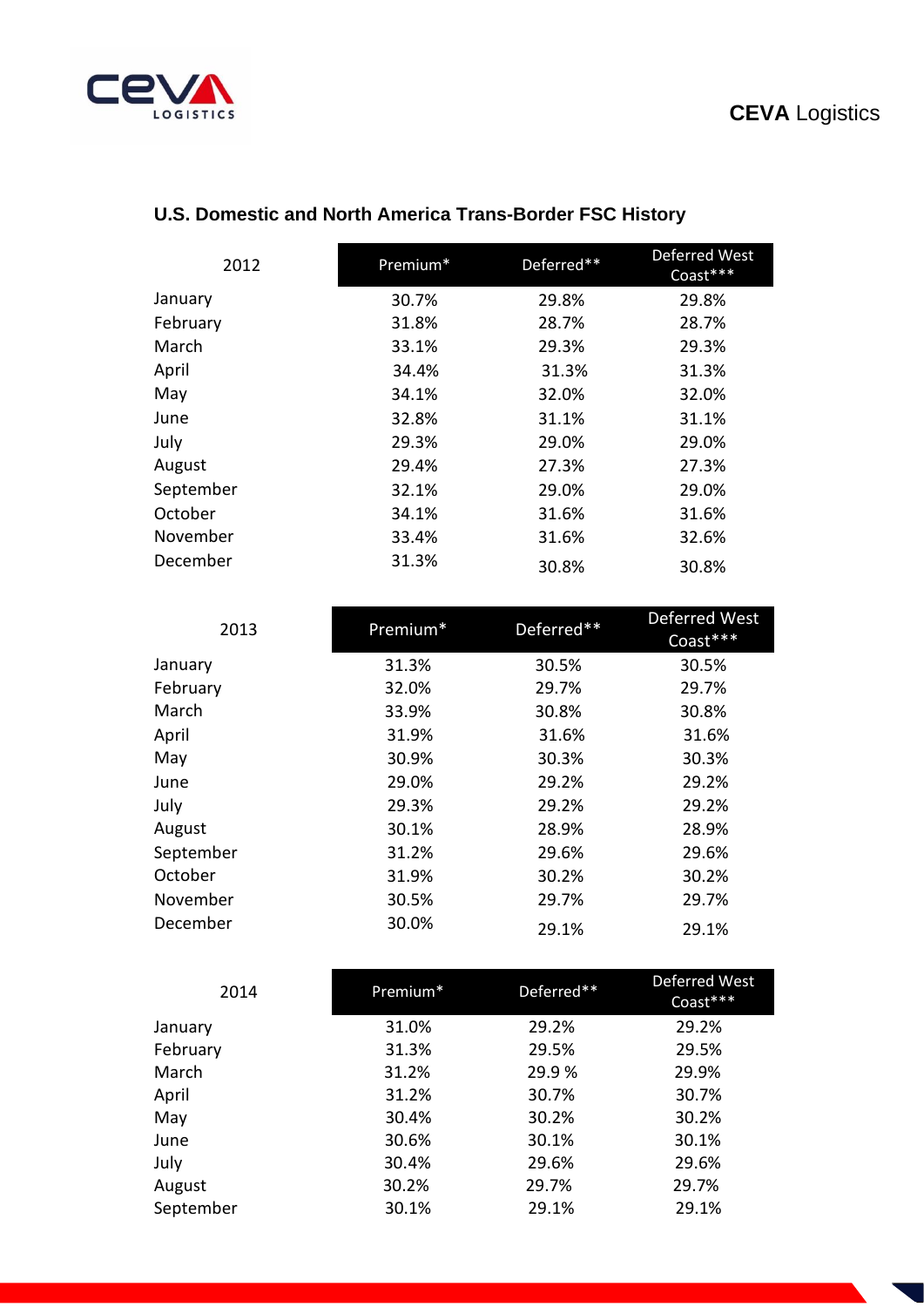

Page 2 / 10 30 November 2007

| 2014     | Premium* | Deferred** | Deferred West<br>$Coast***$ |
|----------|----------|------------|-----------------------------|
| October  | 29.7%    | 28.7%      | 28.7%                       |
| November | 27.3%    | 29.0%      | 28.0%                       |
| December | 25.4%    | 27.0%      | 27.0%                       |

| 2015      | Premium* | Deferred** | <b>Deferred West</b><br>Coast*** |
|-----------|----------|------------|----------------------------------|
| January   | 21.7%    | 26.0%      | 26.0%                            |
| February  | 17.3%    | 21.8%      | 21.8%                            |
| March     | 18.4%    | 19.0%      | 19.0%                            |
| April     | 18.8%    | 19.8%      | 19.8%                            |
| May       | 17.9%    | 18.6%      | 18.6%                            |
| June      | 20.0%    | 19.0%      | 19.0%                            |
| July      | 19.4%    | 19.5%      | 20.5%                            |
| August    | 17.9%    | 18.9%      | 19.9%                            |
| September | 16.3%    | 17.4%      | 18.4%                            |
| October   | 15.5%    | 15.9%      | 16.9%                            |
| November  | 15.7%    | 15.6%      | 16.6%                            |
| December  | 15.4%    | 15.5%      | 16.5%                            |

| 2016                           | Premium* | Deferred** | Deferred West<br>Coast*** |
|--------------------------------|----------|------------|---------------------------|
|                                |          |            |                           |
| January                        | 13.4%    | 14.5%      | 15.5%                     |
| February                       | 11.6%    | 12.6%      | 13.6%                     |
| March                          | 11.3%    | 10.8%      | 11.8%                     |
| April                          | 12.0%    | 10.8%      | 11.8%                     |
| May                            | 12.4%    | 11.8%      | 12.8%                     |
| June                           | 14.3%    | 13.1%      | 14.1%                     |
| July                           | 15.5%    | 14.5%      | 15.5%                     |
| August 1 <sup>st</sup> week    | 15.6%    | 15.2%      | 16.3%                     |
| August 2nd week                | 15.1%    | 14.7%      | 15.8%                     |
| August 3rd week                | 14.1%    | 14.7%      | 15.8%                     |
| August 4 <sup>th</sup> week    | 14.1%    | 14.7%      | 15.8%                     |
| September 1 <sup>st</sup> week | 15.1%    | 15.2%      | 16.3%                     |
| September 2 <sup>nd</sup> week | 16.2%    | 15.8%      | 16.9%                     |
| September 3 <sup>rd</sup> week | 16.7%    | 15.8%      | 16.9%                     |
| September 4 <sup>th</sup> week | 16.2%    | 15.2%      | 16.3%                     |
| September 5 <sup>th</sup> week | 15.6%    | 15.2%      | 16.3%                     |
| October 1 <sup>st</sup> week   | 15.6%    | 15.2%      | 16.3%                     |
| October 2 <sup>nd</sup> week   | 15.6%    | 15.2%      | 16.3%                     |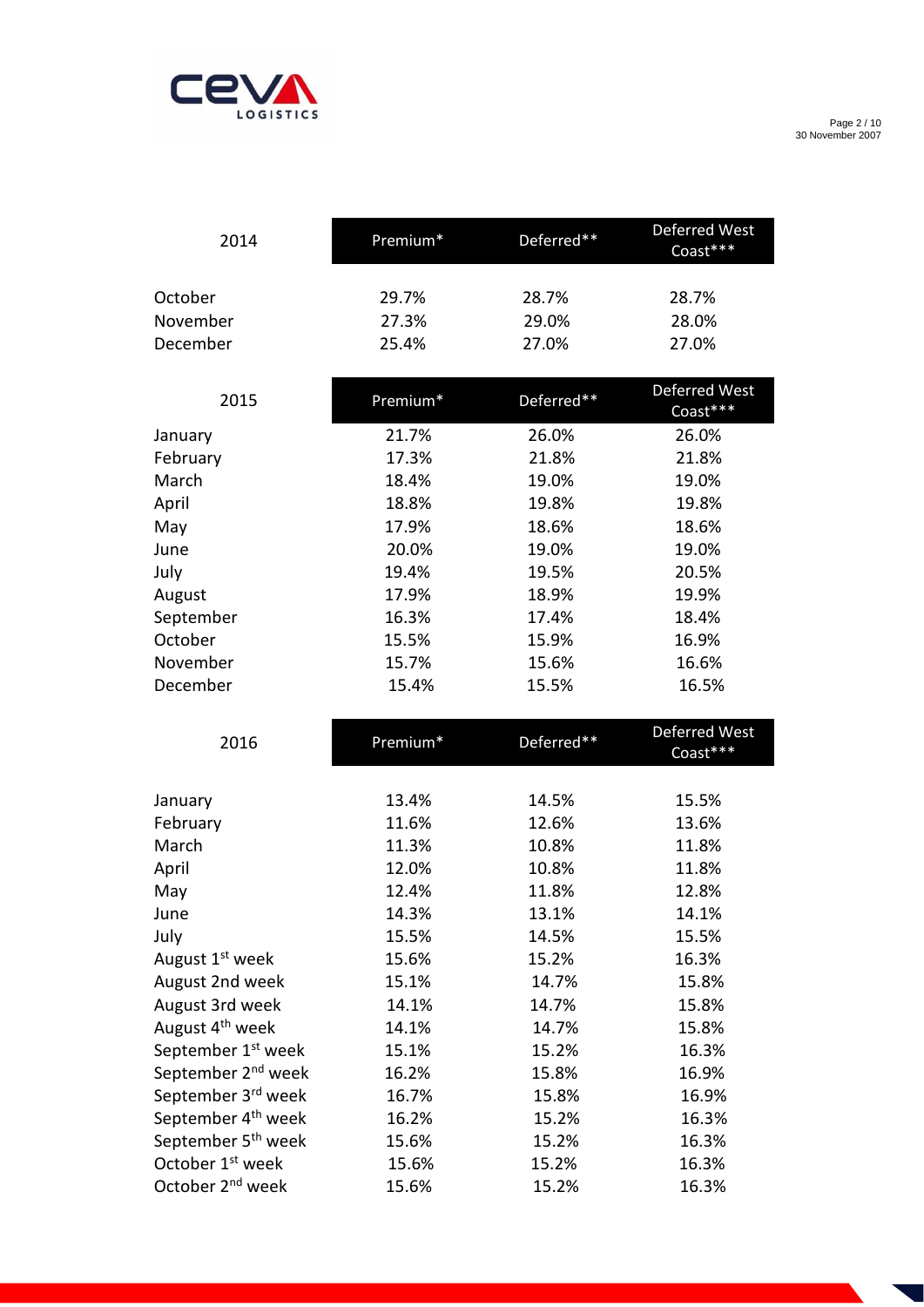

Page 3 / 10 30 November 2007

| 2016                          | Premium* | Deferred** | <b>Deferred West</b><br>Coast*** |
|-------------------------------|----------|------------|----------------------------------|
| October 3 <sup>rd</sup> week  | 16.2%    | 15.8%      | 16.9%                            |
| October 4 <sup>th</sup> week  | 17.2%    | 16.3%      | 17.4%                            |
| November 1 <sup>st</sup> week | 17.2%    | 16.3%      | 17.4%                            |
| November 2 <sup>nd</sup> week | 17.2%    | 16.3%      | 17.4%                            |
| November 3 <sup>rd</sup> week | 17.2%    | 16.3%      | 17.4%                            |
| November 4 <sup>th</sup> week | 16.2%    | 15.8%      | 16.9%                            |
| December 1 <sup>st</sup> week | 15.6%    | 15.8%      | 16.9%                            |
| December 2 <sup>nd</sup> week | 15.6%    | 15.8%      | 16.9%                            |
| December 3 <sup>rd</sup> week | 16.7%    | 16.3%      | 17.4%                            |
| December 4 <sup>th</sup> week | 17.2%    | 16.3%      | 17.4%                            |
| December 5 <sup>th</sup> week | 17.2%    | 16.8%      | 17.9%                            |
|                               |          |            |                                  |

| 2017                          | Premium* | Deferred** | Deferred West |
|-------------------------------|----------|------------|---------------|
|                               |          |            | Coast***      |
| January 1st week              | 17.7%    | 16.8%      | 17.9%         |
| January 2 <sup>nd</sup> week  | 17.7%    | 17.3%      | 18.4%         |
| January 3rd week              | 18.3%    | 17.3%      | 18.4%         |
| January 4 <sup>th</sup> week  | 18.3%    | 17.3%      | 18.4%         |
| February 1 <sup>st</sup> week | 17.7%    | 17.3%      | 18.4%         |
| February 2 <sup>nd</sup> week | 17.7%    | 17.3%      | 18.4%         |
| February 3rd week             | 17.7%    | 17.3%      | 18.4%         |
| February 4 <sup>th</sup> week | 17.7%    | 17.3%      | 18.4%         |
| March 1 <sup>st</sup> week    | 18.3%    | 17.3%      | 18.4%         |
| March 2 <sup>nd</sup> week    | 18.3%    | 17.3%      | 18.4%         |
| March 3rd week                | 18.3%    | 17.3%      | 18.4%         |
| March 4 <sup>th</sup> week    | 18.3%    | 17.3%      | 18.4%         |
| March 5 <sup>th</sup> week    | 17.7%    | 16.8%      | 17.9%         |
| April 1st week                | 16.7%    | 16.8%      | 17.9%         |
| April 2 <sup>nd</sup> week    | 16.7%    | 17.3%      | 18.4%         |
| April 3rd week                | 17.2%    | 17.3%      | 18.4%         |
| April 4 <sup>th</sup> week    | 17.7%    | 17.3%      | 18.4%         |
| May 1 <sup>st</sup> week      | 18.3%    | 17.3%      | 18.4%         |
| May 2 <sup>nd</sup> week      | 17.7%    | 17.3%      | 18.4%         |
| May 3 <sup>rd</sup> week      | 17.2%    | 17.3%      | 18.4%         |
| May 4 <sup>th</sup> week      | 16.2%    | 16.8%      | 17.9%         |
| May 5 <sup>th</sup> week      | 16.2%    | 16.8%      | 17.9%         |
| June 1st week                 | 17.2%    | 17.3%      | 18.4%         |
| June 2 <sup>nd</sup> week     | 17.7%    | 17.3%      | 18.4%         |
| June 3rd week                 | 16.7%    | 16.8%      | 17.9%         |
| June 4 <sup>th</sup> week     | 15.6%    | 16.3%      | 17.4%         |
| July 1st week                 | 15.6%    | 16.3%      | 17.4%         |
| July 2 <sup>nd</sup> week     | 15.1%    | 16.3%      | 17.4%         |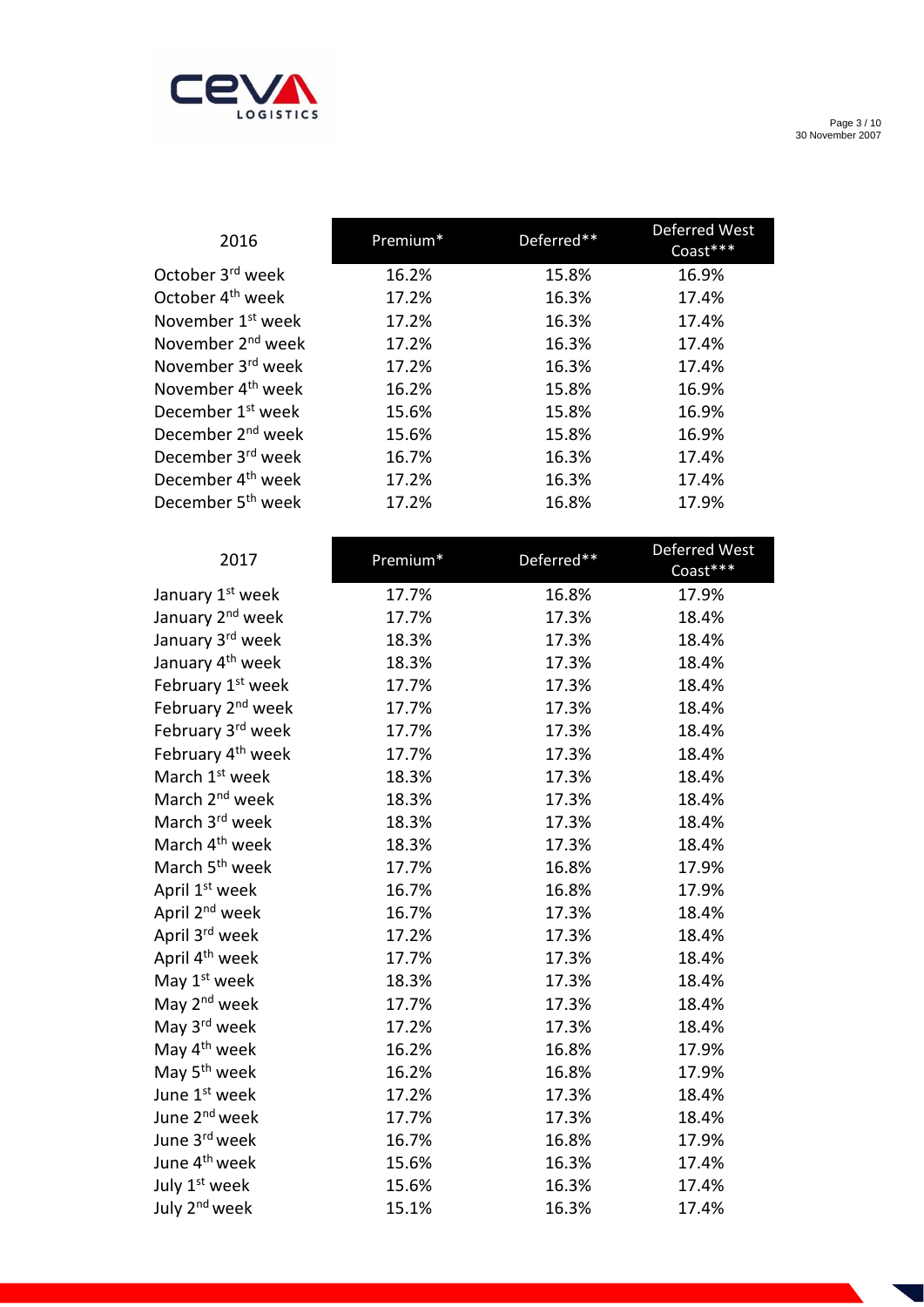

Page 4 / 10 30 November 2007

| 2017                           | Premium* | Deferred** | Deferred West<br>Coast*** |
|--------------------------------|----------|------------|---------------------------|
| July 3 <sup>rd</sup> week      | 15.6%    | 16.3%      | 17.4%                     |
| July 4 <sup>th</sup> week      | 16.2%    | 16.8%      | 17.9%                     |
| August 1 <sup>st</sup> week    | 17.2%    | 16.8%      | 17.9%                     |
| August 2 <sup>nd</sup> week    | 17.7%    | 17.3%      | 18.4%                     |
| August 3 <sup>rd</sup> week    | 18.3%    | 17.3%      | 18.4%                     |
| August 4 <sup>th</sup> week    | 18.3%    | 17.3%      | 18.4%                     |
| September 1 <sup>st</sup> week | 18.3%    | 17.9%      | 19.0%                     |
| September 2 <sup>nd</sup> week | 20.4%    | 19.4%      | 20.5%                     |
| September 3 <sup>rd</sup> week | 22.5%    | 20.0%      | 21.1%                     |
| September 4 <sup>th</sup> week | 22.5%    | 19.4%      | 20.5%                     |
| September 5 <sup>th</sup> week | 22.5%    | 19.4%      | 20.5%                     |
| October 1 <sup>st</sup> week   | 20.9%    | 19.4%      | 20.5%                     |
| October 2 <sup>nd</sup> week   | 20.4%    | 19.4%      | 20.5%                     |
| October 3 <sup>rd</sup> week   | 19.8%    | 19.4%      | 20.5%                     |
| October 4 <sup>th</sup> week   | 19.3%    | 19.4%      | 20.5%                     |
| November 1 <sup>st</sup> week  | 19.3%    | 19.4%      | 20.5%                     |
| November 2 <sup>nd</sup> week  | 19.3%    | 20.0%      | 21.6%                     |
| November 3 <sup>rd</sup> week  | 19.8%    | 20.5%      | 23.9%                     |
| November 4 <sup>th</sup> week  | 19.8%    | 21.0%      | 25.0%                     |
| December 1 <sup>st</sup> week  | 20.9%    | 21.0%      | 24.8%                     |
| December 2 <sup>nd</sup> week  | 20.4%    | 21.0%      | 24.6%                     |
| December 3 <sup>rd</sup> week  | 20.9%    | 21.0%      | 24.6%                     |
| December 4 <sup>th</sup> week  | 20.9%    | 21.0%      | 24.2%                     |
| December 5 <sup>th</sup> week  | 20.4%    | 21.0%      | 24.0%                     |

| 2018                          | Premium* | Deferred** | Deferred West<br>Coast*** |
|-------------------------------|----------|------------|---------------------------|
| January 1 <sup>st</sup> week  | 20.9%    | 21.0%      | 24.0%                     |
| January 2 <sup>nd</sup> week  | 20.9%    | 21.5%      | 24.3%                     |
| January 3rd week              | 21.9%    | 21.5%      | 24.1%                     |
| January 4 <sup>th</sup> week  | 22.5%    | 22.1%      | 24.5%                     |
| February 1 <sup>st</sup> week | 22.5%    | 22.1%      | 24.3%                     |
| February 2 <sup>nd</sup> week | 22.5%    | 22.6%      | 24.6%                     |
| February 3rd week             | 23.0%    | 22.6%      | 24.4%                     |
| February 4 <sup>th</sup> week | 23.0%    | 22.6%      | 24.4%                     |
| March 1 <sup>st</sup> week    | 21.4%    | 22.1%      | 23.9%                     |
| March 2 <sup>nd</sup> week    | 20.9%    | 22.1%      | 24.1%                     |
| March 3 <sup>rd</sup> week    | 21.4%    | 21.5%      | 23.7%                     |
| March 4 <sup>th</sup> week    | 21.4%    | 21.5%      | 23.9%                     |
| March 5 <sup>th</sup> week    | 20.9%    | 21.5%      | 24.1%                     |
| April 1 <sup>st</sup> week    | 20.9%    | 22.1%      | 24.9%                     |
| April 2 <sup>nd</sup> week    | 21.9%    | 22.1%      | 24.9%                     |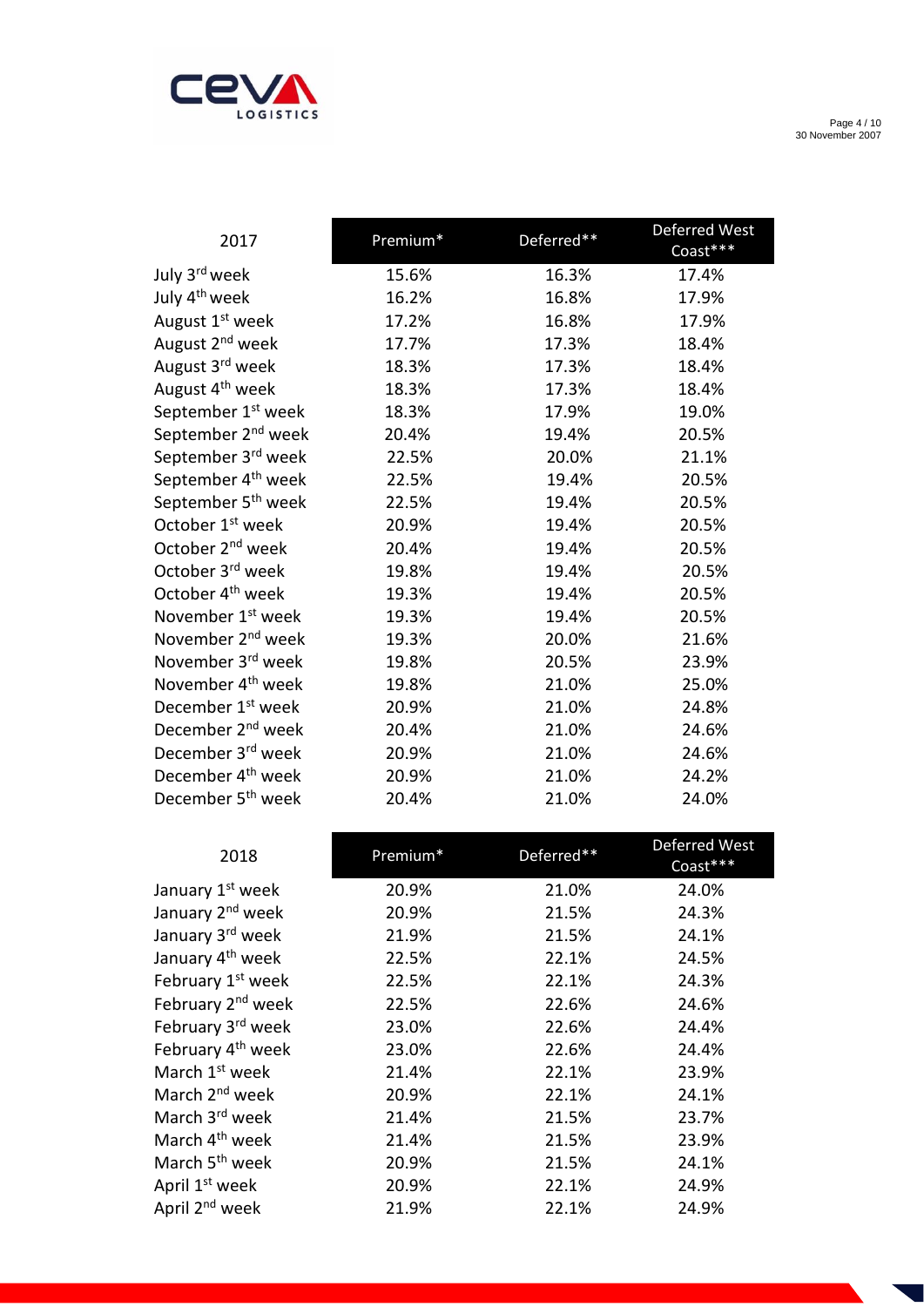

Page 5 / 10 30 November 2007

| 2018                           | Premium <sup>*</sup> | Deferred** | Deferred West<br>Coast*** |
|--------------------------------|----------------------|------------|---------------------------|
| April 3 <sup>rd</sup> week     | 22.5%                | 22.1%      | 25.1%                     |
| April 4 <sup>th</sup> week     | 21.9%                | 23.1%      | 26.3%                     |
| May 1 <sup>st</sup> week       | 23.0%                | 23.1%      | 26.7%                     |
| May 2 <sup>nd</sup> week       | 23.5%                | 23.6%      | 27.6%                     |
| May 3rd week                   | 24.0%                | 23.6%      | 27.8%                     |
| May 4 <sup>th</sup> week       | 24.0%                | 24.2%      | 28.4%                     |
| May 5 <sup>th</sup> week       | 24.6%                | 24.7%      | 28.9%                     |
| June 1st week                  | 25.1%                | 24.7%      | 29.1%                     |
| June 2 <sup>nd</sup> week      | 25.1%                | 24.7%      | 29.1%                     |
| June 3rd week                  | 24.6%                | 24.7%      | 29.1%                     |
| June 4 <sup>th</sup> week      | 24.0%                | 24.2%      | 28.8%                     |
| July 1st week                  | 24.0%                | 24.2%      | 28.8%                     |
| July 2 <sup>nd</sup> week      | 23.5%                | 24.2%      | 28.8%                     |
| July 3rd week                  | 24.0%                | 24.2%      | 28.8%                     |
| July 4 <sup>th</sup> week      | 24.0%                | 24.2%      | 28.8%                     |
| August 1 <sup>st</sup> week    | 24.0%                | 24.2%      | 28.8%                     |
| August 2 <sup>nd</sup> week    | 23.5%                | 24.2%      | 28.6%                     |
| August 3 <sup>rd</sup> week    | 24.0%                | 24.2%      | 28.6%                     |
| August 4 <sup>th</sup> week    | 24.0%                | 24.2%      | 28.6%                     |
| September 1 <sup>st</sup> week | 24.0%                | 24.2%      | 28.6%                     |
| September 2 <sup>nd</sup> week | 24.0%                | 24.2%      | 28.6%                     |
| September 3rd week             | 24.0%                | 24.7%      | 29.1%                     |
| September 4 <sup>th</sup> week | 25.1%                | 24.7%      | 29.1%                     |
| September 5 <sup>th</sup> week | 25.1%                | 24.7%      | 28.9%                     |
| October 1 <sup>st</sup> week   | 25.1%                | 24.7%      | 28.9%                     |
| October 2 <sup>nd</sup> week   | 24.6%                | 25.2%      | 29.4%                     |
| October 3rd week               | 25.6%                | 25.7%      | 29.9%                     |
| October 4 <sup>th</sup> week   | 26.10%               | 25.7%      | 29.9%                     |
| November 1 <sup>st</sup> week  | 26.1%                | 25.7%      | 29.9%                     |
| November 2 <sup>nd</sup> week  | 25.6%                | 25.7%      | 29.9%                     |
| November 3 <sup>rd</sup> week  | 25.1%                | 25.2%      | 29.6%                     |
| November 4 <sup>th</sup> week  | 24.6%                | 25.2%      | 29.6%                     |
| December 1 <sup>st</sup> week  | 24.0%                | 24.2%      | 28.8%                     |
| December 2 <sup>nd</sup> week  | 23.0%                | 24.7%      | 29.3%                     |
| December 3rd week              | 21.9%                | 24.2%      | 28.8%                     |
| December 4 <sup>th</sup> week  | 20.4%                | 23.6%      | 28.2%                     |
| December 5 <sup>th</sup> week  | 20.9%                | 23.1%      | 27.3%                     |

| 2019                         | Premium* | Deferred** | Deferred West<br>$Const***$ |
|------------------------------|----------|------------|-----------------------------|
| January 1 <sup>st</sup> week | 20.4%    | 22.6%      | 27.0%                       |
| January 2 <sup>nd</sup> week | 19.3%    | 22.1%      | 26.5%                       |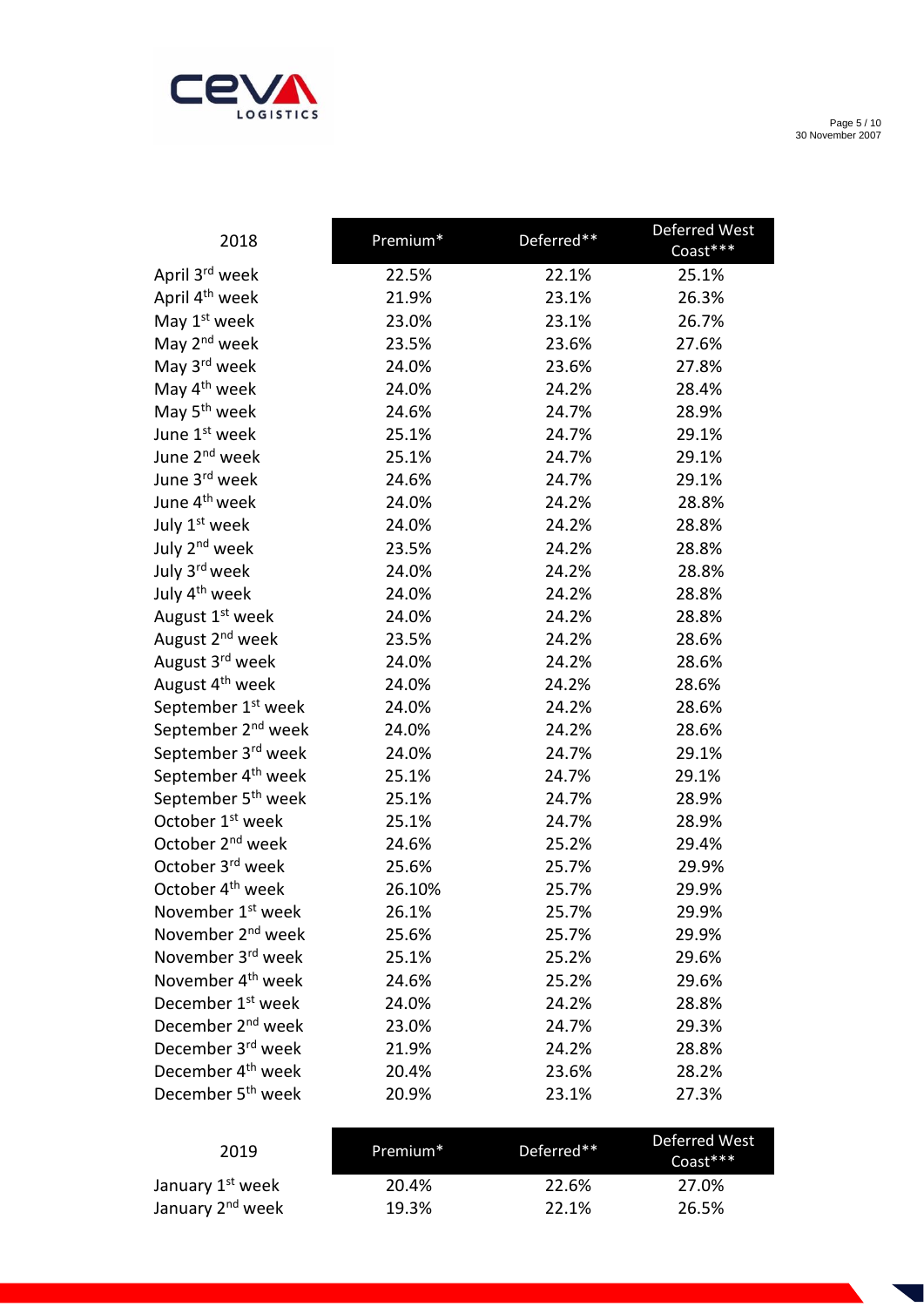

Page 6 / 10 30 November 2007

| 2019                           | Premium* | Deferred** | Deferred West<br>Coast*** |
|--------------------------------|----------|------------|---------------------------|
| January 3rd week               | 18.8%    | 22.1%      | 26.7%                     |
| January 4 <sup>th</sup> week   | 19.3%    | 21.5%      | 26.1%                     |
| February 1st week              | 20.9%    | 21.5%      | 26.1%                     |
| February 2 <sup>nd</sup> week  | 20.9%    | 21.5%      | 25.9%                     |
| February 3rd week              | 21.4%    | 21.5%      | 25.7%                     |
| February 4 <sup>th</sup> week  | 21.4%    | 21.5%      | 25.5%                     |
| March 1 <sup>st</sup> week     | 21.4%    | 22.1%      | 25.9%                     |
| March 2 <sup>nd</sup> week     | 21.9%    | 22.1%      | 25.7%                     |
| March 3rd week                 | 23.0%    | 22.6%      | 26.0%                     |
| March 4 <sup>th</sup> week     | 22.5%    | 22.6%      | 25.8%                     |
| March 5 <sup>th</sup> week     | 21.9%    | 22.6%      | 25.8%                     |
| April 1 <sup>st</sup> week     | 21.9%    | 22.6%      | 25.8%                     |
| April 2 <sup>nd</sup> week     | 21.9%    | 22.6%      | 25.8%                     |
| April 3rd week                 | 21.9%    | 22.6%      | 26.2%                     |
| April 4 <sup>th</sup> week     | 22.5%    | 23.1%      | 27.3%                     |
| May 1 <sup>st</sup> week       | 23.0%    | 23.1%      | 27.7%                     |
| May 2 <sup>nd</sup> week       | 23.0%    | 23.6%      | 28.8%                     |
| May 3 <sup>rd</sup> week       | 23.0%    | 23.6%      | 29.2%                     |
| May 4 <sup>th</sup> week       | 23.0%    | 23.6%      | 29.8%                     |
| May 5 <sup>th</sup> week       | 23.0%    | 23.6%      | 30.2%                     |
| June 1st week                  | 23.5%    | 23.6%      | 30.6%                     |
| June 2 <sup>nd</sup> week      | 23.0%    | 23.1%      | 30.1%                     |
| June 3rd week                  | 21.9%    | 23.1%      | 30.1%                     |
| June 4 <sup>th</sup> week      | 20.9%    | 22.6%      | 29.4%                     |
| July 1st week                  | 20.9%    | 22.1%      | 28.7%                     |
| July 2 <sup>nd</sup> week      | 20.9%    | 22.1%      | 28.5%                     |
| July 3rd week                  | 21.9%    | 22.6%      | 28.8%                     |
| July 4 <sup>th</sup> week      | 21.9%    | 22.6%      | 28.6%                     |
| August 1 <sup>st</sup> week    | 22.5%    | 22.1%      | 28.1%                     |
| August 2 <sup>nd</sup> week    | 21.9%    | 22.1%      | 27.9%                     |
| August 3 <sup>rd</sup> week    | 21.9%    | 22.1%      | 28.1%                     |
| August 4 <sup>th</sup> week    | 21.9%    | 22.1%      | 27.9%                     |
| August 5 <sup>th</sup> week    | 20.9%    | 21.5%      | 27.5%                     |
| September 1 <sup>st</sup> week | 20.9%    | 21.5%      | 27.5%                     |
| September 2 <sup>nd</sup> week | 20.9%    | 21.5%      | 27.5%                     |
| September 3rd week             | 20.9%    | 21.5%      | 27.5%                     |
| September 4 <sup>th</sup> week | 20.9%    | 21.5%      | 27.5%                     |
| September 5 <sup>th</sup> week | 21.4%    | 22.6%      | 28.6%                     |
| October 1 <sup>st</sup> week   | 22.5%    | 22.6%      | 28.6%                     |
| October 2 <sup>nd</sup> week   | 21.9%    | 22.1%      | 28.3%                     |
| October 3 <sup>rd</sup> week   | 21.4%    | 22.6%      | 28.8%                     |
| October 4 <sup>th</sup> week   | 21.4%    | 22.1%      | 28.5%                     |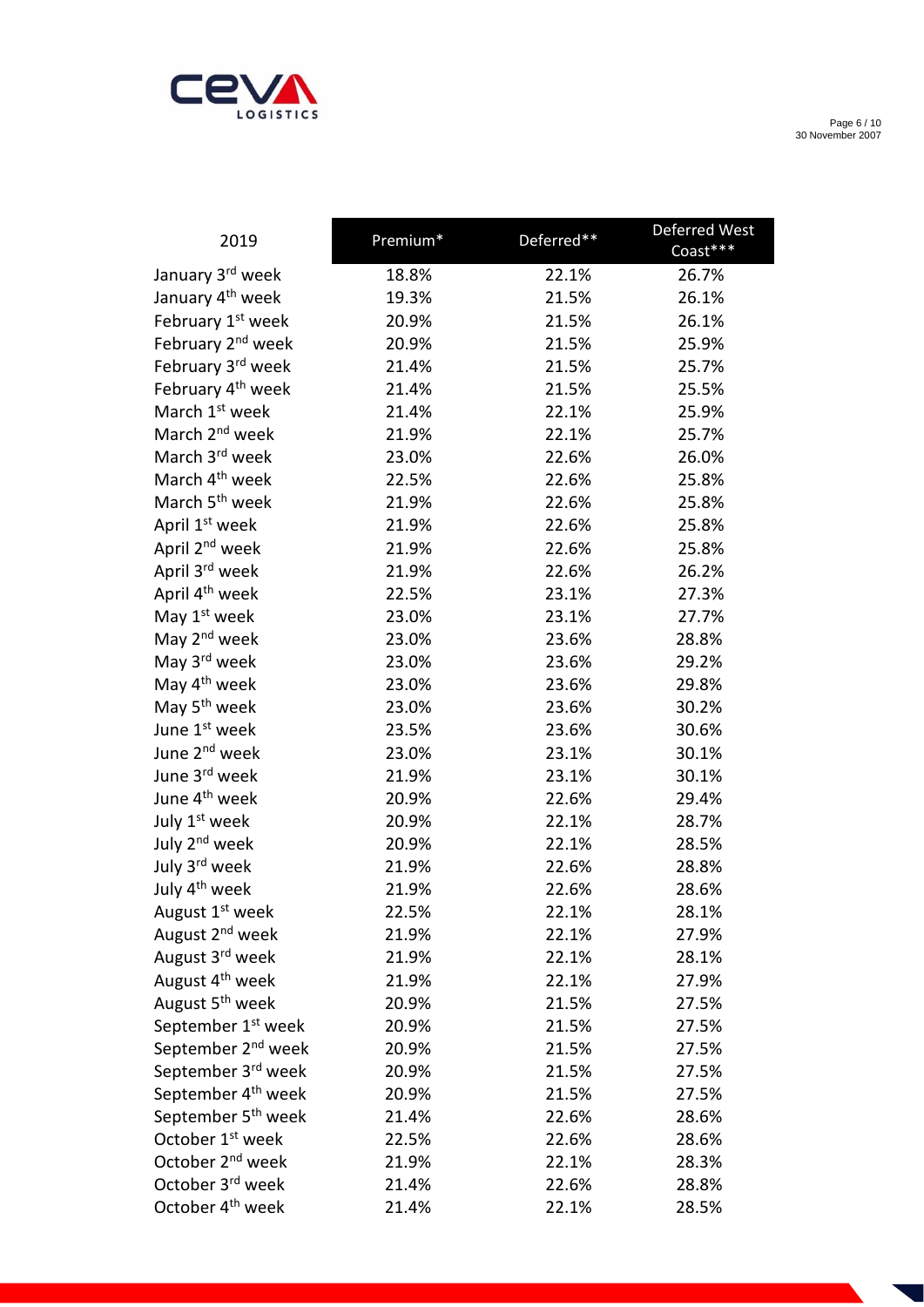

Page 7 / 10 30 November 2007

| 2019                          | Premium* | Deferred** | Deferred West<br>Coast*** |
|-------------------------------|----------|------------|---------------------------|
| November 1 <sup>st</sup> week | 21.4%    | 22.6%      | 29.4%                     |
| November 2 <sup>nd</sup> week | 21.9%    | 22.6%      | 30.0%                     |
| November 3rd week             | 21.4%    | 22.6%      | 30.4%                     |
| November 4 <sup>th</sup> week | 21.4%    | 22.6%      | 30.6%                     |
| December 1 <sup>st</sup> week | 20.9%    | 22.6%      | 30.6%                     |
| December 2 <sup>nd</sup> week | 20.9%    | 22.6%      | 30.4%                     |
| December 3 <sup>rd</sup> week | 21.4%    | 22.1%      | 29.5%                     |
| December 4 <sup>th</sup> week | 21.4%    | 22.1%      | 28.9%                     |
| December 5 <sup>th</sup> week | 21.4%    | 22.1%      | 28.3%                     |
|                               |          |            | Deferred West             |
| 2020                          | Premium* | Deferred** | Coast***                  |
|                               |          |            |                           |
| January 1st week              | 21.9%    | 22.6%      | 28.4%                     |
| January 2 <sup>nd</sup> week  | 22.5%    | 22.6%      | 28.2%                     |
| January 3rd week              | 22.5%    | 22.6%      | 28.0%                     |
| January 4 <sup>th</sup> week  | 21.9%    | 22.1%      | 27.3%                     |
| February 1st week             | 20.9%    | 22.1%      | 27.3%                     |
| February 2 <sup>nd</sup> week | 19.8%    | 21.5%      | 26.9%                     |
| February 3rd week             | 18.8%    | 21.0%      | 26.6%                     |
| February 4 <sup>th</sup> week | 17.7%    | 20.5%      | 26.3%                     |
| March 1 <sup>st</sup> week    | 18.3%    | 20.5%      | 26.5%                     |
| March 2 <sup>nd</sup> week    | 18.8%    | 20.5%      | 26.5%                     |
| March 3 <sup>rd</sup> week    | 17.2%    | 20.0%      | 26.0%                     |
| March 4 <sup>th</sup> week    | 16.7%    | 18.9%      | 24.9%                     |
| March 5 <sup>th</sup> week    | 13.0%    | 18.4%      | 24.6%                     |
| April 1 <sup>st</sup> week    | 10.4%    | 17.3%      | 23.3%                     |
| April 2 <sup>nd</sup> week    | 9.3%     | 16.8%      | 22.6%                     |
| April 3rd week                | 9.3%     | 16.8%      | 22.2%                     |
| April 4 <sup>th</sup> week    | 9.9%     | 16.3%      | 21.3%                     |
| May 1 <sup>st</sup> week      | 8.7%     | 15.8%      | 20.6%                     |
| May 2 <sup>nd</sup> week      | 4.7%     | 15.2%      | 19.8%                     |
| May 3rd week                  | 2.2%     | 15.2%      | 19.6%                     |
| May 4 <sup>th</sup> week      | 6.6%     | 15.2%      | 19.8%                     |
| June 1st week                 | 8.7%     | 15.2%      | 19.8%                     |
| June 2 <sup>nd</sup> week     | 10.4%    | 15.2%      | 19.8%                     |
| June 3 <sup>rd</sup> week     | 10.4%    | 15.2%      | 20.0%                     |
| June 4 <sup>th</sup> week     | 11.4%    | 15.8%      | 20.6%                     |
| July 1st week                 | 12.0%    | 15.8%      | 20.6%                     |
| July 2 <sup>nd</sup> week     | 13.0%    | 15.8%      | 20.8%                     |
| July 3rd week                 | 13.0%    | 15.8%      | 20.8%                     |
| July 4 <sup>th</sup> week     | 12.5%    | 15.8%      | 20.6%                     |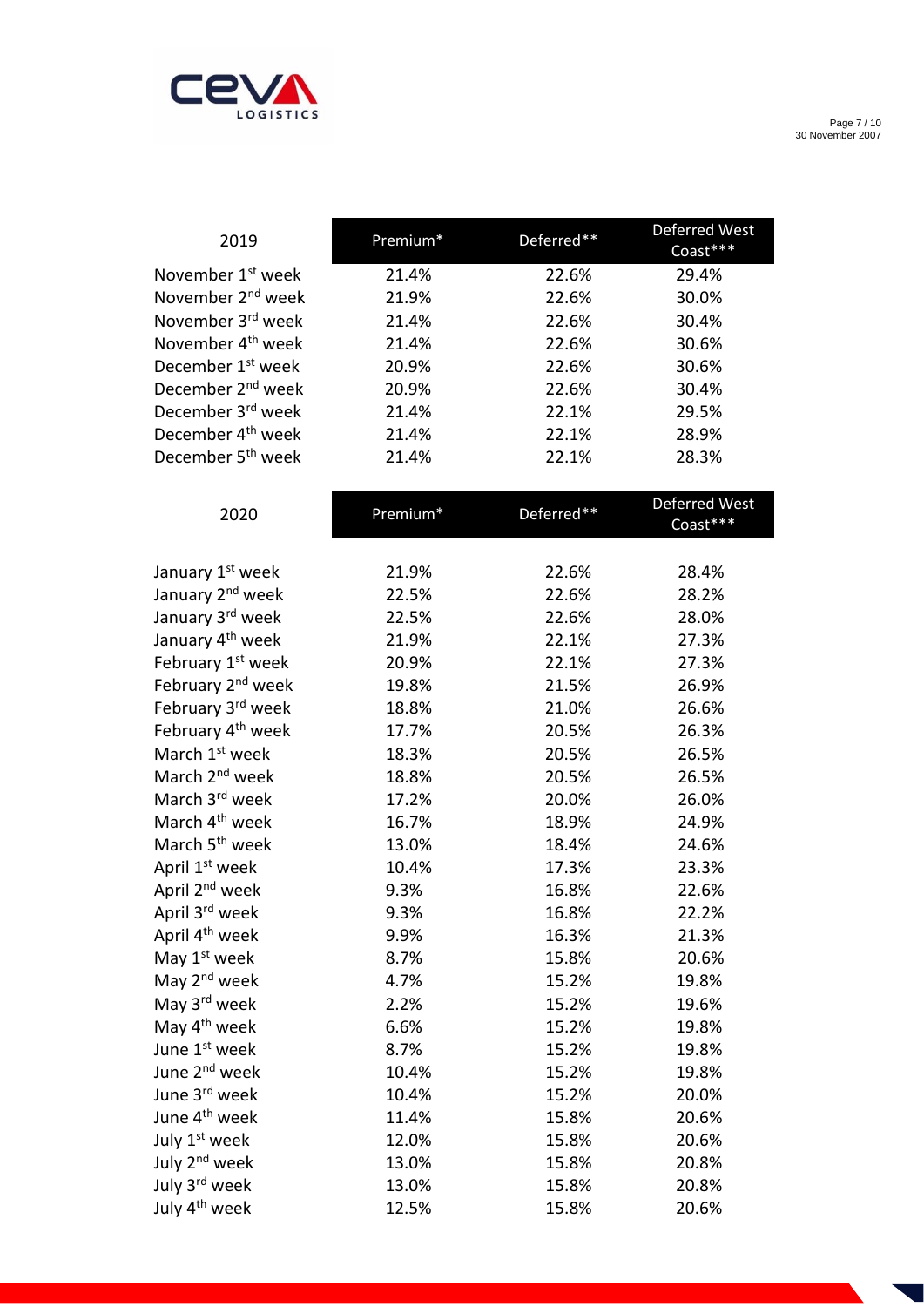

Page 8 / 10 30 November 2007

| 2020                           | Premium* | Deferred** | Deferred West<br>Coast*** |
|--------------------------------|----------|------------|---------------------------|
|                                |          |            |                           |
| August 1 <sup>st</sup> week    | 13.5%    | 15.8%      | 20.6%                     |
| August 2 <sup>nd</sup> week    | 13.5%    | 15.8%      | 20.8%                     |
| August 3 <sup>rd</sup> week    | 13.5%    | 15.8%      | 20.8%                     |
| August 4 <sup>th</sup> week    | 13.5%    | 15.8%      | 20.8%                     |
| August 5 <sup>th</sup> week    | 13.5%    | 15.8%      | 20.8%                     |
| September 1 <sup>st</sup> week | 13.5%    | 15.8%      | 20.8%                     |
| September 2 <sup>nd</sup> week | 13.5%    | 15.8%      | 20.8%                     |
| September 3 <sup>rd</sup> week | 14.1%    | 15.8%      | 21.0%                     |
| September 4 <sup>th</sup> week | 13.5%    | 15.8%      | 21.0%                     |
| September 5 <sup>th</sup> week | 12.5%    | 15.8%      | 21.0%                     |
| October 1 <sup>st</sup> week   | 12.5%    | 15.2%      | 20.4%                     |
| October 2 <sup>nd</sup> week   | 12.5%    | 15.2%      | 20.4%                     |
| October 3 <sup>rd</sup> week   | 12.5%    | 15.2%      | 20.4%                     |
| October 4 <sup>th</sup> week   | 13.0%    | 15.2%      | 20.4%                     |
| November 1 <sup>st</sup> week  | 13.5%    | 15.2%      | 20.4%                     |
| November 2 <sup>nd</sup> week  | 13.0%    | 15.2%      | 20.4%                     |
| November 3 <sup>rd</sup> week  | 12.5%    | 15.2%      | 20.6%                     |
| November 4 <sup>th</sup> week  | 13.0%    | 15.8%      | 21.2%                     |
| December 1 <sup>st</sup> week  | 14.1%    | 16.3%      | 21.7%                     |
| December 2 <sup>nd</sup> week  | 14.1%    | 16.8%      | 22.2%                     |
| December 3rd week              | 15.1%    | 16.8%      | 22.2%                     |
| December 4 <sup>th</sup> week  | 15.1%    | 17.3%      | 22.5%                     |
| December 5 <sup>th</sup> week  | 15.6%    | 17.9%      | 22.7%                     |

| 2021                          | Premium* | Deferred** | <b>Deferred West</b><br>Coast*** |
|-------------------------------|----------|------------|----------------------------------|
|                               |          |            |                                  |
| January 1 <sup>st</sup> week  | 16.2%    | 17.9%      | 22.3%                            |
| January 2 <sup>nd</sup> week  | 16.2%    | 17.9%      | 22.1%                            |
| January 3rd week              | 16.2%    | 18.4%      | 22.4%                            |
| January 4 <sup>th</sup> week  | 16.7%    | 18.4%      | 22.2%                            |
| February 1 <sup>st</sup> week | 17.2%    | 18.9%      | 22.7%                            |
| February 2 <sup>nd</sup> week | 17.2%    | 18.9%      | 22.7%                            |
| February 3 <sup>rd</sup> week | 17.2%    | 20.0%      | 23.6%                            |
| February 4 <sup>th</sup> week | 17.7%    | 20.5%      | 24.1%                            |
| March 1 <sup>st</sup> week    | 18.3%    | 21.5%      | 25.1%                            |
| March 2 <sup>nd</sup> week    | 19.3%    | 22.6%      | 26.2%                            |
| March 3 <sup>rd</sup> week    | 19.8%    | 23.1%      | 26.7%                            |
| March 4 <sup>th</sup> week    | 20.4%    | 23.6%      | 27.2%                            |
| March 5 <sup>th</sup> week    | 20.4%    | 23.6%      | 27.4%                            |
| April 1 <sup>st</sup> week    | 19.8%    | 23.6%      | 27.4%                            |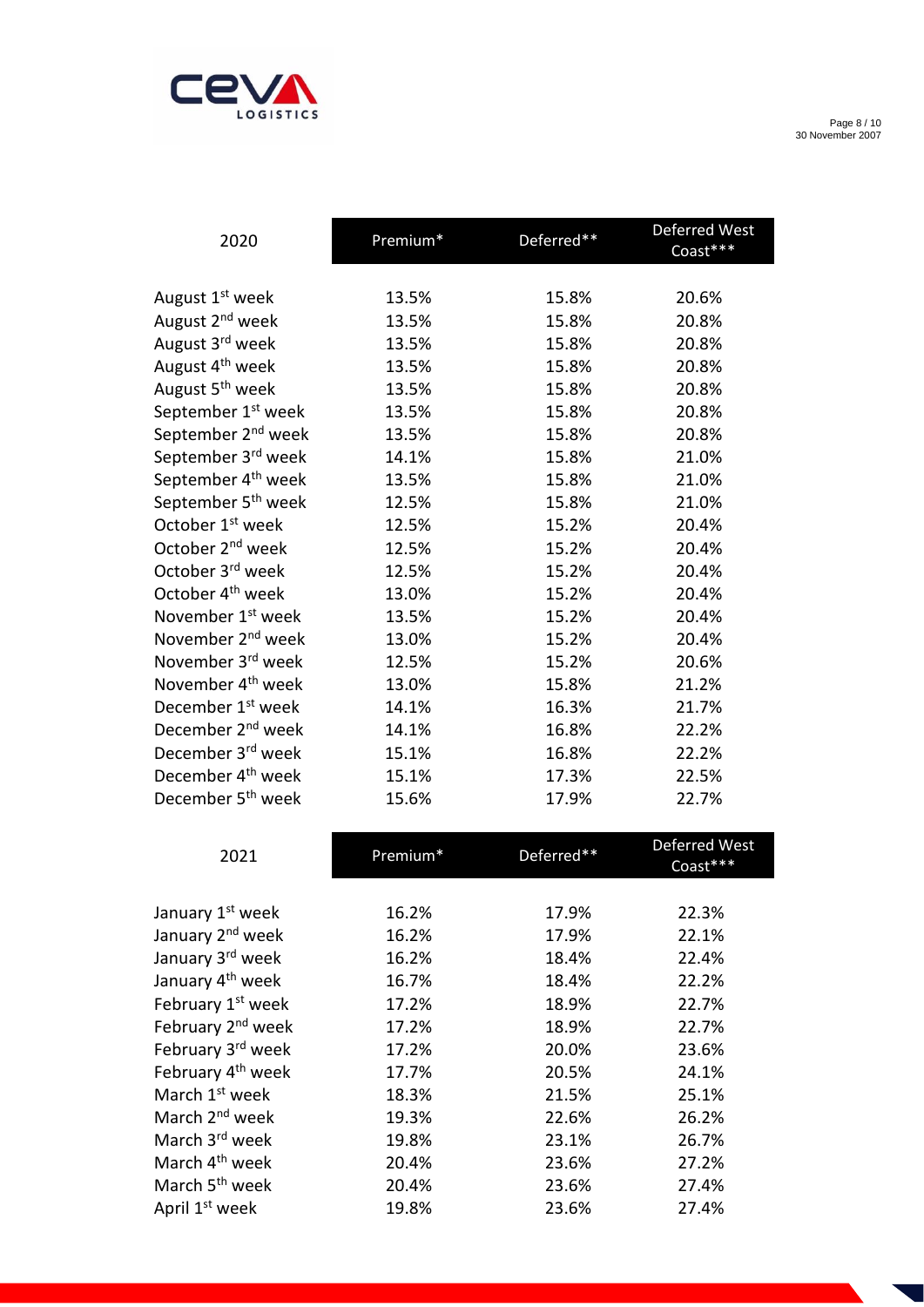

Page 9 / 10 30 November 2007

| 2021                           | Premium* | Deferred** | Deferred West<br>Coast*** |
|--------------------------------|----------|------------|---------------------------|
|                                |          |            |                           |
| April 2 <sup>nd</sup> week     | 18.8%    | 23.1%      | 27.3%                     |
| April 3 <sup>rd</sup> week     | 18.8%    | 23.1%      | 27.7%                     |
| April 4 <sup>th</sup> week     | 19.3%    | 23.1%      | 27.7%                     |
| May 1 <sup>st</sup> week       | 19.8%    | 23.1%      | 27.9%                     |
| May 2 <sup>nd</sup> week       | 19.8%    | 23.1%      | 28.1%                     |
| May 3 <sup>rd</sup> week       | 19.8%    | 23.6%      | 28.4%                     |
| May 4 <sup>th</sup> week       | 20.4%    | 24.2%      | 28.8%                     |
| June 1st week                  | 20.4%    | 24.7%      | 29.3%                     |
| June 2 <sup>nd</sup> week      | 20.4%    | 24.7%      | 29.1%                     |
| June 3rd week                  | 20.4%    | 24.7%      | 29.1%                     |
| June 4 <sup>th</sup> week      | 20.9%    | 24.7%      | 29.3%                     |
| July 1st week                  | 21.4%    | 24.7%      | 29.5%                     |
| July 2 <sup>nd</sup> week      | 21.4%    | 24.7%      | 29.7%                     |
| July 3rd week                  | 21.9%    | 25.2%      | 30.4%                     |
| July 4 <sup>th</sup> week      | 21.9%    | 25.2%      | 30.6%                     |
| July 5 <sup>th</sup> week      | 21.9%    | 25.2%      | 31.0%                     |
| August 1 <sup>st</sup> week    | 21.9%    | 25.2%      | 31.2%                     |
| August 2 <sup>nd</sup> week    | 21.4%    | 25.7%      | 32.1%                     |
| August 3 <sup>rd</sup> week    | 21.9%    | 25.7%      | 32.5%                     |
| August 4 <sup>th</sup> week    | 21.4%    | 25.7%      | 32.9%                     |
| September 1 <sup>st</sup> week | 20.9%    | 25.2%      | 32.8%                     |
| September 2 <sup>nd</sup> week | 20.4%    | 25.2%      | 33.0%                     |
| September 3rd week             | 21.4%    | 25.7%      | 33.5%                     |
| September 4 <sup>th</sup> week | 22.5%    | 25.7%      | 33.3%                     |
| September 5 <sup>th</sup> week | 21.9%    | 25.7%      | 33.1%                     |
| October 1 <sup>st</sup> week   | 23.0%    | 26.3%      | 33.5%                     |
| October 2 <sup>nd</sup> week   | 23.5%    | 26.8%      | 33.8%                     |
| October 3 <sup>rd</sup> week   | 24.6%    | 27.8%      | 34.4%                     |
| October 4 <sup>th</sup> week   | 25.6%    | 28.9%      | 35.5%                     |
| November 1 <sup>st</sup> week  | 26.7%    | 29.4%      | 35.2%                     |
| November 2 <sup>nd</sup> week  | 26.7%    | 29.4%      | 35.2%                     |
| November 3rd week              | 26.1%    | 29.4%      | 35.6%                     |
| November 4 <sup>th</sup> week  | 28.8%    | 29.4%      | 36.4%                     |
| December 1 <sup>st</sup> week  | 25.6%    | 29.4%      | 37.0%                     |
| December 2 <sup>nd</sup> week  | 25.1%    | 29.4%      | 37.6%                     |
| December 3 <sup>rd</sup> week  | 25.1%    | 28.9%      | 37.3%                     |
| December 4 <sup>th</sup> week  | 21.9%    | 28.4%      | 36.8%                     |
| December 5 <sup>th</sup> week  | 24.0%    | 28.4%      | 36.8%                     |